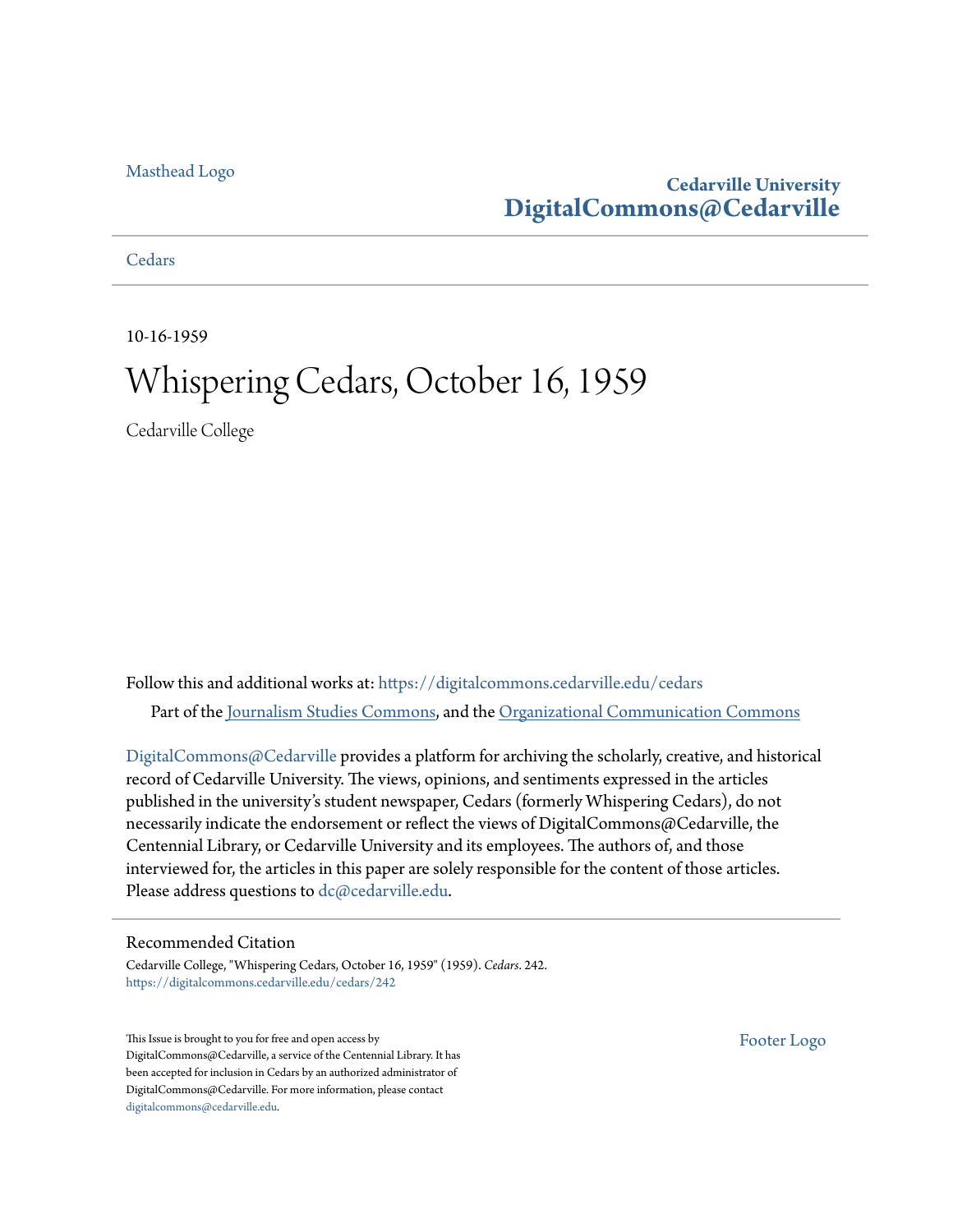# **1\'111Sl<sup>1</sup> 1~1tlNCS c: 1;: I)** *i~* **It S**

## Vol. IV <sup>O</sup> ctobe <sup>r</sup><sup>16</sup> , 1959 **CEDARVILLE COLLEGE UBRAR**

 $No.1$ 

### TIMOFEYEW BLASTS ROCK AND ROLL

Nicolay Timofeyew, a tenor soloist and conert artist of world renown, blasted Rock and Roll music as being "The music of degenerates," during an interview by this reporter. Mr. Timofeyew was recently in Cedarville as guest artist for the season's opener of "The Cedarville College Concert Series".

"Rock and Roll is not 'Popular' music, " stated Mr. Timofeyew. "I like 'Popular' music-even cowboy music, which is sung in a monotone. But Rock and Roll is not 'Popular'. It is the music of degenerates."

Of the origin of Rock and Roll, he said, "It originated in night clubs, to satisfy the 'girls' and drunks."

According to the Artist, good music has great value in that "It makes a person more noble, purer, and nearer to God."

Although Mr. Timofeyew was born in Russia, he has pursued his career throughout Europe and the Americas. He feels that his music has received very satisfactory response where-ever he has been, but the most enthusiastic reception was by cannibals in the Amazon jungles, where he was guest of the Colombian government. (However, he was not sure of the response until after the concert, for the natives instead of applauding responded by clicking their teeth. )

Mrs. Adelina Timofeyew, a concert pianist and direct descendent of the composer, Puccini, accompanied her husband, and introduced most of his numbers by telling about the composer and describing the meanings of their compositions.

Several times Mr. Timofeyew deviated from the princed schedule to adapt his concert to the Cedarville audience. These revisions of the schedule, his sense of humor, and the interesting manner of his presentation, as well as his exceptional voice, earned for him the enthusiastic response of the audience.

"The Cedarville College Concert Series" is 10 bring other outstanding musicians to Cedarville, according to announcements by Mr. Warren Webber, head of the Department of Music. These concerts are financed from the Student Activities Fund.

### A DAY IN THE LIFE OF A TREOWES

I was rudely awakened one morning when a bunch of strangely dressed people began throwing their arms around me. I was in for a lot of surprises that day, although I should have been ready for them. Something like this has happened every year since I was planted at Cedarville College. Only this year I got into the act. Some of the kids must have been walking with their eyes closed and run into some wet paint because when they left me I had green marks all over my bark.

Some of those people must have been from families that were pretty big eaters because they were dressed in potato sacks. From the looks of things some of the students must not have been able to afford two shoes or else there must have been a surplus of shoe boxes on campus.